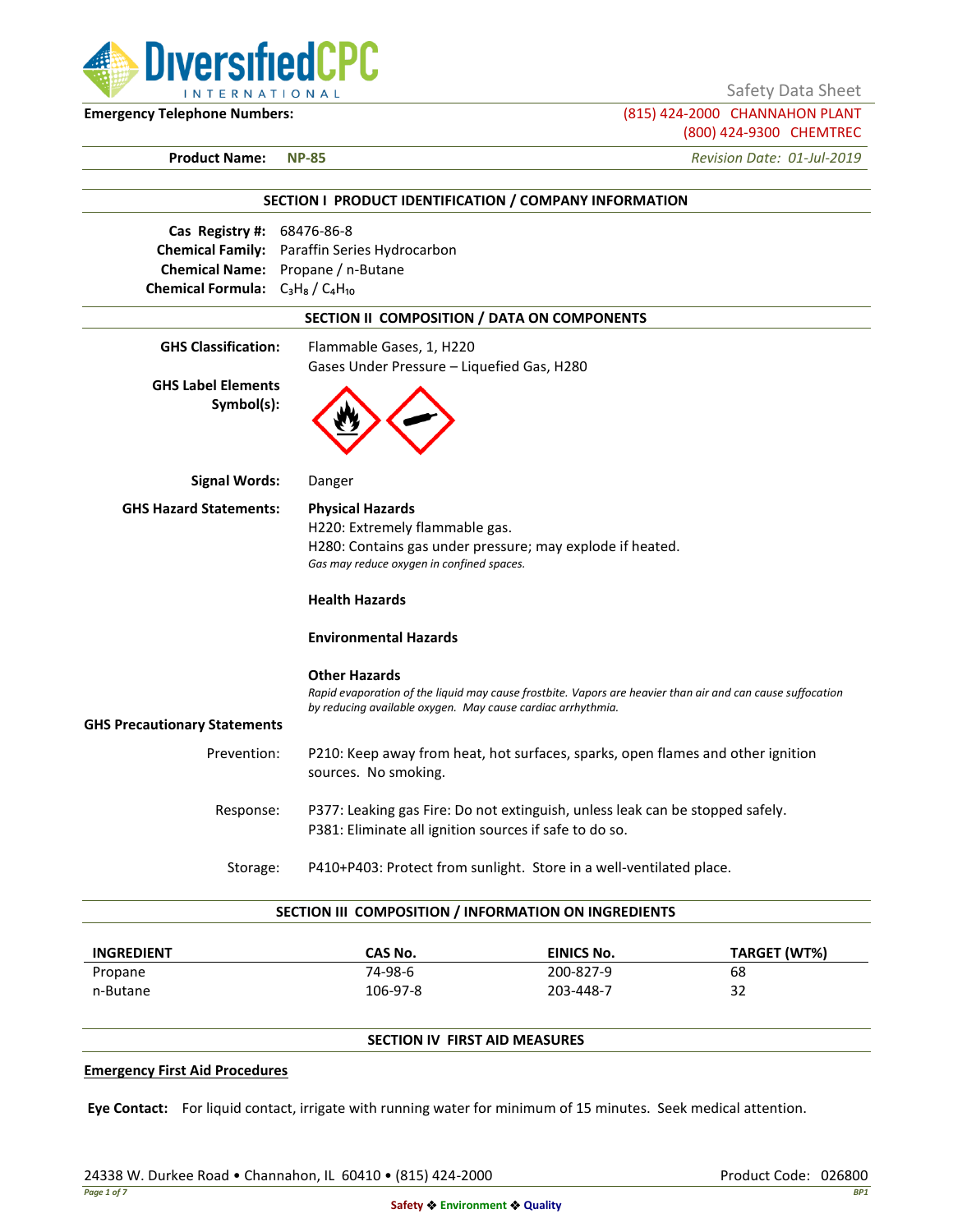

| Skin Contact: For liquid contact, warm areas gradually and get medical attention if there is evidence of frost bite or tissue |
|-------------------------------------------------------------------------------------------------------------------------------|
| damage. Flush area with lukewarm water. Do not rub affected area. If blistering occurs, apply a sterile                       |
| dressing. Seek medical attention.                                                                                             |
|                                                                                                                               |

**Inhalation:** Remove to fresh air. Artificial respiration and/or oxygen may be necessary. Consult a physician. **Ingestion:** This material is a gas under normal atmospheric conditions and ingestion is unlikely.

Most important symptoms and effects

**Acute:** Anesthetic effects at high concentrations.

**Delayed:** None known or anticipated. See Section 11 for information on effects from chronic exposure, if any.

**Notes to Physician:** Epinephrine and other sympathomimetic drugs may initiate cardiac arrhythmias in persons exposed to high concentrations of hydrocarbon solvents (e.g., in enclosed spaces or with deliberate abuse). The use of other drugs with less arrhythmogenic potential should be considered. If sympathomimetic drugs are administered, observe for the development of cardiac arrhythmias.

#### **SECTION V FIRE FIGHTING MEASURES**

### **Suitable Extinguishing Media:**

Water spray, Water mist, Foam, Dry chemical or Carbon Dioxide. Carbon dioxide can displace oxygen. Use caution when applying carbon dioxide in confined spaces.

#### **Fire Fighting Procedures:**

For fires beyond the initial stage, emergency responders in the immediate hazard area should wear protective clothing. When the potential chemical hazard is unknown, in enclosed or confined spaces, a self contained breathing apparatus should be worn. In addition, wear other appropriate protective equipment as conditions warrant (see Section 8). Isolate immediate hazard area and keep unauthorized personnel out. Stop spill/release if it can be done safely. If this cannot be done, allow fire to burn. Move undamaged containers from immediate hazard area if it can be done safely. Stay away from ends of container. Water spray may be useful in minimizing or dispersing vapors and to protect personnel. Cool equipment exposed to fire with water, if it can be done safely.

### **Unusual Fire and Explosion Hazards:**

Extremely flammable. Contents under pressure. This material can be ignited by heat, sparks, flames, or other sources of ignition. The vapor is heavier than air. Vapors may travel considerable distances to a source of ignition where they can ignite, flash back, or explode. May create vapor/air explosion hazard indoors, in confined spaces, outdoors, or in sewers. If container is not properly cooled, it can rupture in the heat of a fire. Drains can be plugged and valves made inoperable by the formation of ice if rapid evaporation of large quantities of the liquefied gas occurs. Do not allow run-off from fire fighting to enter drains or water courses – may cause explosion hazard in drains and may reignite.

**Hazardous Combustion Products**: Combustion may yield smoke, carbon monoxide, and other products of incomplete combustion. Oxides of nitrogen and sulfur may also be formed.

*See Section 9 for Flammable Properties including Flash Point and Flammable (Explosive) Limits.*

### **NPCA - HMIS RATINGS**

| <b>HEALTH</b>              |  |
|----------------------------|--|
| <b>FLAMMABILITY</b>        |  |
| <b>REACTIVITY</b>          |  |
| <b>PERSONAL PROTECTION</b> |  |

**PERSONAL PROTECTION - (***Personal Protection Information To Be Supplied By The User)*

### **SECTION VI ACCIDENTAL RELEASE MEASURES**

**Steps To Be Taken If Material Is Released or Spilled**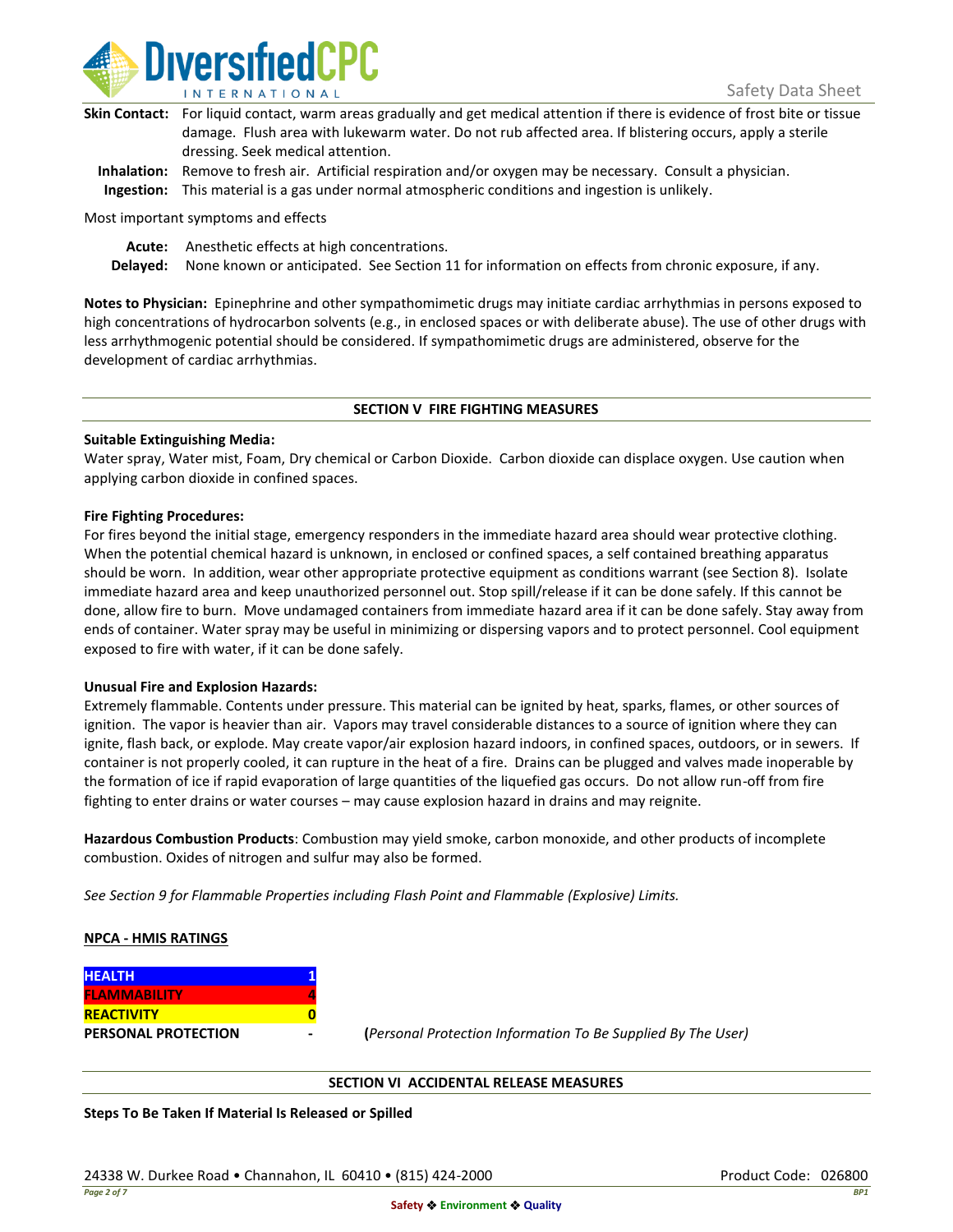

Avoid sources of ignition - ventilate area. Use water fog to evaporate or ventilate. Protect body against contact with liquid. If confined space - use self contained breathing apparatus. Consult local fire authorities.

**Personal Precautions:** Extremely flammable. Spillages of liquid product will create a fire hazard and may form an explosive atmosphere. Keep all sources of ignition and hot metal surfaces away from spill/release if safe to do so. The use of explosion-proof electrical equipment is recommended. Beware of accumulation of gas in low areas or contained areas, where explosive concentrations may occur. Prevent from entering drains or any place where accumulation may occur. Ventilate area and allow to evaporate. Stay upwind and away from spill/release. Avoid direct contact with material. For large spillages, notify persons downwind of the spill/release, isolate immediate hazard area and keep unauthorized personnel out. Wear appropriate protective equipment, including respiratory protection, as conditions warrant (see Section 8). See Sections 2 and 7 for additional information on hazards and precautionary measures.

**Environmental Precautions:** Stop spill/release if it can be done safely. Water spray may be useful in minimizing or dispersing vapors. If spill occurs on water notify appropriate authorities and advise shipping of any hazard.

**Methods for Containment and Clean-Up**: Notify relevant authorities in accordance with all applicable regulations.

Recommended measures are based on the most likely spillage scenarios for this material; however local conditions and regulations may influence or limit the choice of appropriate actions to be taken.

# **SECTION VII HANDLING AND STORAGE**

**Precautions for safe handling:** Comply with state and local regulations covering liquefied petroleum gases. Comply with NFPA Pamphlet #58. Keep away from heat or sources of ignition. Prohibit smoking in areas of storage or use. Take precautionary measures against static discharge. Use good personal hygiene practices and wear appropriate personal protective equipment (see section 8).

Contents are under pressure. Gases can accumulate in confined spaces and limit oxygen available for breathing. Use only with adequate ventilation. The use of explosion-proof electrical equipment is recommended and may be required (see appropriate fire codes). Refer to NFPA-70 and/or API RP 2003 for specific bonding/grounding requirements. Electrostatic charge may accumulate and create a hazardous condition when handling or processing this material. To avoid fire or explosion, dissipate static electricity during transfer by grounding and bonding containers and equipment before transferring material.

Do not enter confined spaces such as tanks or pits without following proper entry procedures such as ASTM D-4276 and 29CFR 1910.146.

**WARNING**: Unless otherwise specifically indicated, no odorant is added to this product. You cannot depend upon your sense of smell for leak detection! Ensure appropriate gas detection is available and working for the detection of leaks.

**Conditions for safe storage:** Keep container(s) tightly closed and properly labeled. Use and store this material in cool, dry, well ventilated areas away from heat, direct sunlight, hot metal surfaces, and all sources of ignition. Store only in approved containers. Post area "No Smoking or Open Flame." Keep away from any incompatible material (see Section 10). Protect container(s) against physical damage. Outdoor or detached storage is preferred. Indoor storage should meet OSHA standards and appropriate fire codes.

"Empty" containers retain residue and may be dangerous. Do not pressurize, cut, weld, braze, solder, drill, grind, or expose such containers to heat, flame, sparks, or other sources of ignition. They may explode and cause injury or death. Avoid exposing any part of a compressed-gas cylinder to temperatures above 125F (51.6C).

Gas cylinders should be stored outdoors or in well ventilated storerooms at no lower than ground level and should be quickly removable in an emergency.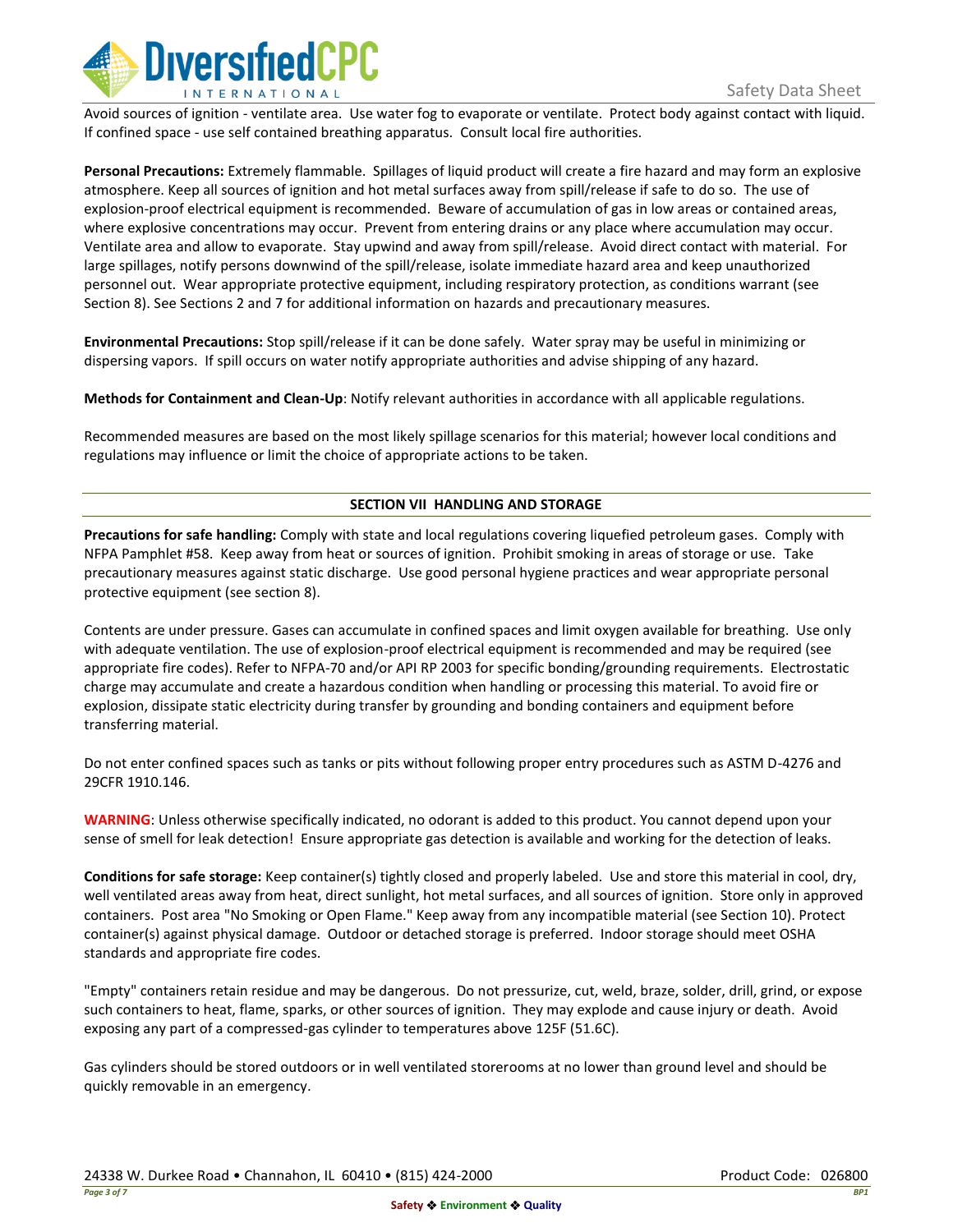

### **SECTION VIII EXPOSURE CONTROLS / PERSONAL PROTECTION**

## **Exposure Limits**

| Component                      |                                                                                                                                                                                                                                                                                                                                                                                                                                                                                                                                            | <b>ACIGH</b> | <b>ACIGH</b>      | <b>OSHA PEL</b> |                  |
|--------------------------------|--------------------------------------------------------------------------------------------------------------------------------------------------------------------------------------------------------------------------------------------------------------------------------------------------------------------------------------------------------------------------------------------------------------------------------------------------------------------------------------------------------------------------------------------|--------------|-------------------|-----------------|------------------|
|                                |                                                                                                                                                                                                                                                                                                                                                                                                                                                                                                                                            | TLV (TWA)    | <b>TLV (STEL)</b> | (TWA)           | <b>OTHER PEL</b> |
| Propane                        |                                                                                                                                                                                                                                                                                                                                                                                                                                                                                                                                            | Simple       | Simple            | 1000 ppm        |                  |
|                                |                                                                                                                                                                                                                                                                                                                                                                                                                                                                                                                                            | Asphyxiant   | Asphyxiant        |                 |                  |
| n-Butane                       |                                                                                                                                                                                                                                                                                                                                                                                                                                                                                                                                            |              | 1000 ppm          |                 |                  |
| <b>Engineering Controls:</b>   | If current ventilation practices are not adequate to maintain airborne concentrations below<br>the established exposure limits, additional engineering controls may be required.                                                                                                                                                                                                                                                                                                                                                           |              |                   |                 |                  |
| <b>Personal Protection:</b>    |                                                                                                                                                                                                                                                                                                                                                                                                                                                                                                                                            |              |                   |                 |                  |
| Eye/Face Protection:           | The use of eye protection (such as splash goggles) that meets or exceeds ANSI Z.87.1 is<br>recommended when there is potential liquid contact to the eye. Depending on conditions<br>of use, a face shield may be necessary.                                                                                                                                                                                                                                                                                                               |              |                   |                 |                  |
| Skin Protection:               | Impervious, insulated gloves recommended.                                                                                                                                                                                                                                                                                                                                                                                                                                                                                                  |              |                   |                 |                  |
| <b>Respiratory Protection:</b> | A NIOSH approved, self-contained breathing apparatus (SCBA) or equivalent operated in a<br>pressure demand or other positive pressure mode should be used in situations of oxygen<br>deficiency (oxygen content less than 19.5 percent), unknown exposure concentrations, or<br>situations that are immediately dangerous to life or health (IDLH).<br>A respiratory protection program that meets or is equivalent to OSHA 29 CFR 1910.134 and<br>ANSI Z88.2 should be followed whenever workplace conditions warrant a respirator's use. |              |                   |                 |                  |

Suggestions provided in this section for exposure control and specific types of protective equipment are based on readily available information. Users should consult with the specific manufacturer to confirm the performance of their protective equipment. Specific situations may require consultation with industrial hygiene, safety, or engineering professionals.

## **SECTION IX PHYSICAL AND CHEMICAL PROPERTIES**

| <b>Odor Threshold: No Data</b>                | <b>pH:</b> Not Applicable | Appearance & Odor: Clear, colorless liquefied gas with sweet petroleum odor. |                                                   |
|-----------------------------------------------|---------------------------|------------------------------------------------------------------------------|---------------------------------------------------|
| <b>Melting / Freezing Point:</b> No Data      |                           | Initial Boiling Point / Range: $-33.7$ TO $+31.1$ °F                         |                                                   |
| Flash Point (Method): -156 °F (Estimated)     |                           |                                                                              | <b>Evaporation Rate:</b> $>1$ (Ethyl Ether = 1.0) |
| Lower Explosion Limit: 1.9% (vol.) Gas in air |                           | Upper Explosion Limit: 9.5% (vol.) Gas in air                                |                                                   |
| Vapor Pressure @ 70 °F: 85 PSIG               |                           | Vapor Density (air = $1.00$ ): $1.65$                                        |                                                   |
| <b>Specific Gravity (H2O = 1.00):</b> $0.53$  |                           | Solubility in Water @ 70 °F: 0.008%                                          |                                                   |
| Percent Volatile by Volume: 100%              |                           | Auto-ignition temperature: No Data                                           |                                                   |
| <b>Decomposition Data:</b> No Data            |                           | Viscositv:                                                                   | No Data                                           |

### **SECTION X STABILITY AND REACTIVITY**

| Stable                                       |
|----------------------------------------------|
| Hazardous Polymerization: Can not occur      |
| None.                                        |
| Carbon monoxide, volatile hydrocarbon vapors |
| High heat, spark, and open flames            |
|                                              |

# **SECTION XI TOXICOLOGICAL INFORMATION**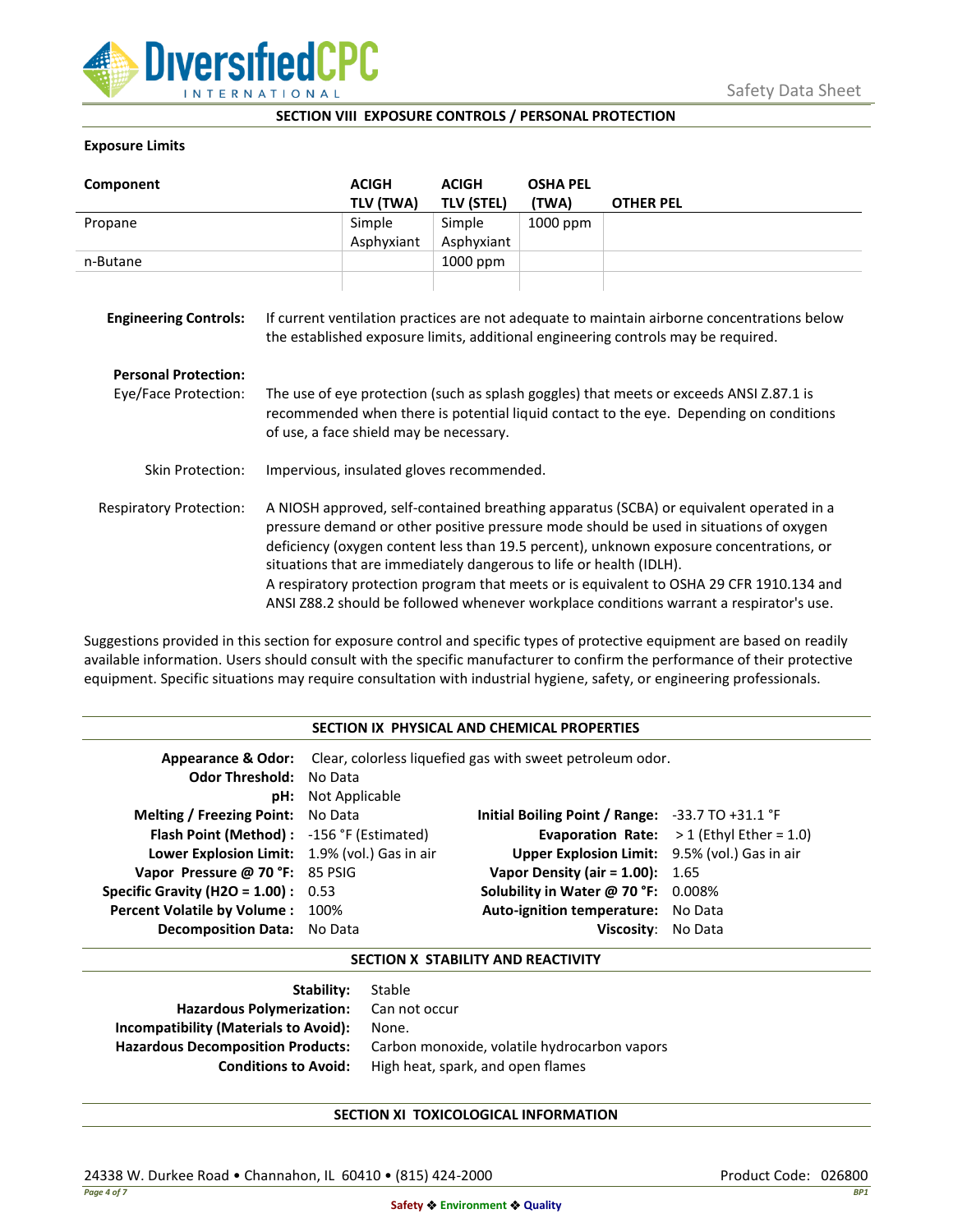

# **Effects Of Over Exposure**

**Ingestion:** Aspiration hazard!

- **Inhalation:** Inhalation of vapor may produce anesthetic effects and feeling of euphoria. Prolonged overexposure can cause rapid breathing, headache, dizziness, narcosis, unconsciousness, and death from asphyxiation, depending on concentration and time of exposure.
- **Skin Contact:** Contact with evaporating liquid can cause frostbite.

**Eye Contact:** Liquid can cause severe irritation, redness, tearing, blurred vision, and possible freeze burns.

**Specific Target Organ Toxicity (Single Exposure):** Not expected to cause organ effects from single exposure. **Specific Target Organ Toxicity (Repeated Exposure):** Not expected to cause organ effects from repeated exposure. **Carcinogenicity:** Not expected to cause cancer. This substance is not listed as a carcinogen by IARC, NTP or OSHA. **Germ Cell Mutagenicity:** Not expected to cause heritable genetic effects.

**Reproductive Toxicity:** Not expected to cause reproductive toxicity.

**Other Comments:** High concentrations may reduce the amount of oxygen available for breathing, especially in confined spaces. Hypoxia (inadequate oxygen) during pregnancy may have adverse effects on the developing fetus.

# **Information on Toxicological Effects of Components**

# **Propane**

*Target Organs:* No systemic or neurotoxic effects were noted in rats exposed to concentrations of propane as high as 12,000 ppm for 28 days.

*Reproductive Toxicity:* No adverse reproductive or developmental effects were observed in rats exposed to propane; no observed adverse effect level = 12,000 ppm.

# **n-Butane**

*Target Organs:* No systemic or neurotoxic effects were noted in rats exposed to concentrations of butane as high as 9,000 ppm for 28 days.

*Reproductive Toxicity:* No adverse reproductive or developmental effects were observed in rats exposed to butane; no observed adverse effect level = 12,000 ppm.

# **Isobutane**

*Target Organs:* No systemic or neurotoxic effects were noted in rats exposed to concentrations of isobutane as high as 9,000 ppm for 28 days.

*Reproductive Toxicity:* No adverse developmental effects were observed in rats exposed to concentrations of isobutane as high as 9000 ppm. Fertility and mating indices may have been affected at 9000 ppm but no effects were observed at 3000 ppm.

# **SECTION XII ECOLOGICAL INFORMATION**

**Toxicity:** Petroleum gases will readily evaporate from the surface and would not be expected to have significant adverse effects in the aquatic environment. Classification: No classified hazards.

**Persistence and Degradability:** The hydrocarbons in this material are expected to be inherently biodegradable. In practice, hydrocarbon gases are not likely to remain in solution long enough for biodegradation to be a significant loss process.

**Bioaccumulative Potential:** Not expected as having the potential to bioaccumulate.

**Mobility in Soil:** Due to the extreme volatility of petroleum gases, air is the only environmental compartment in which they will be found. In air, these hydrocarbons undergo photodegradation by reaction with hydroxyl radicals with half-lives ranging from 3.2 days for n-butane to 7 days for propane.

**Other Adverse Effects:** None anticipated.

### **SECTION XIII DISPOSAL INFORMATION**

### **Waste Disposal**

(1) Mechanical Recovery

24338 W. Durkee Road • Channahon, IL 60410 • (815) 424-2000 Product Code: 026800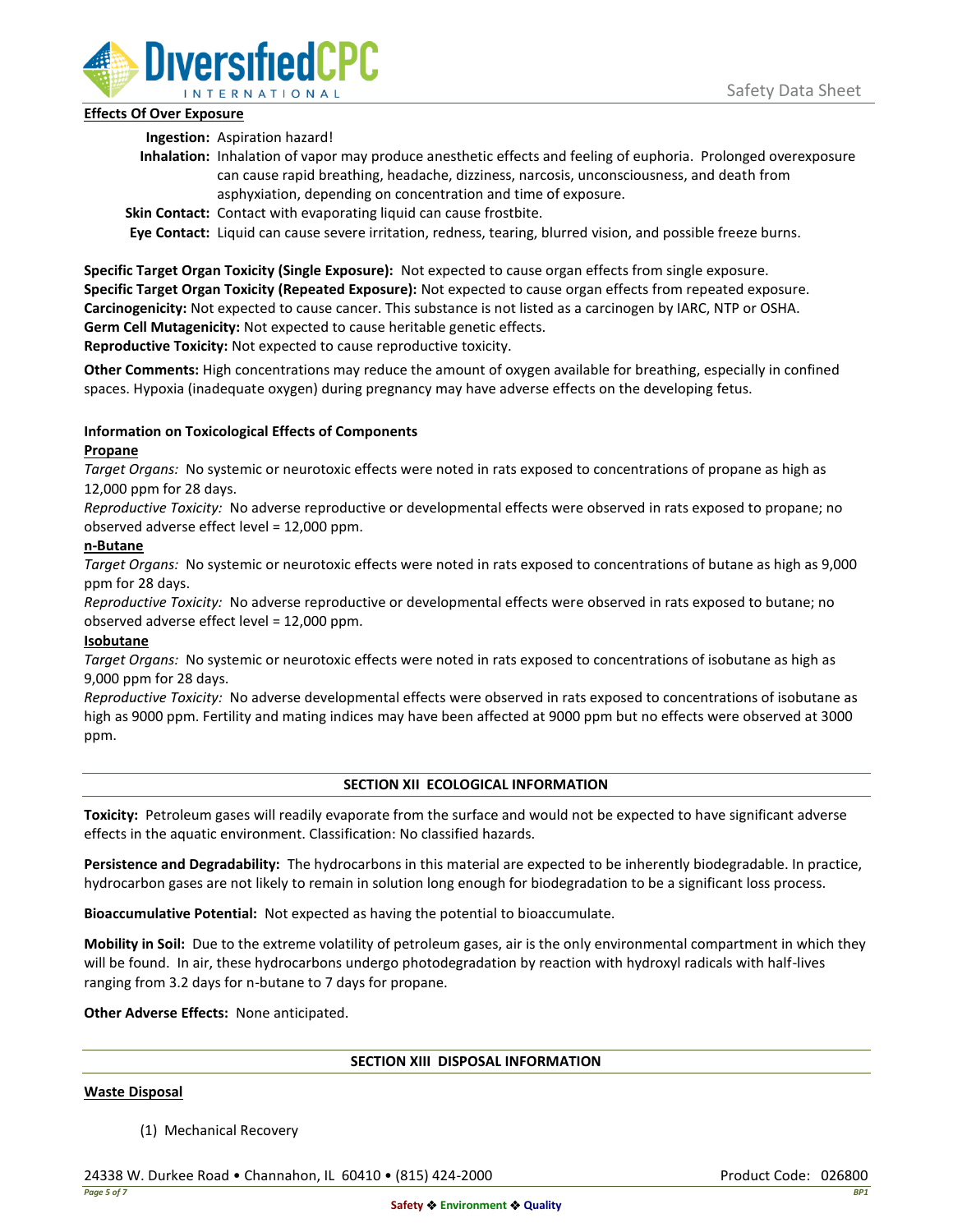

(2) Flare-Off At Safe Location (Vapors)

(3) Exhaust to Atmosphere in Safe Location (No Open Flames)

*\*\* Comply With All State and Local Regulations \*\**

### **SECTION XIV TRANSPORT INFORMATION**

### **Transport Information**

UN1075, Petroleum Gases, Liquefied , 2.1

# **SECTION XV REGULATIONS**

## **Regulatory Information**

### **Chemical Inventories**

**USA TSCA:** All components of this product are listed on the TSCA Inventory. **Europe Einecs:** All components in this product are listed on EINECS **Canada Domestic Substances List (DSL):** This product and/or all of its components are listed on the Canadian DSL. **Australia AICS:** All components of this product are listed on AICS. **Korea ECL:** All components in this product are listed on the Korean Existing Chemicals Inventory (KECI). **Japan Miti (ENCS):** All components of this product are listed on MITI.

#### **SARA Title III:**

### **CERCLA/SARA (Section 302) Extremely Hazardous Substances and TPQs (in pounds):**

This material does not contain any chemicals subject to the reporting requirements of SARA 302 and 40 CFR 372.

### **SARA (311, 312) Hazard Class:**

| Acute Health:    | Yes |
|------------------|-----|
| Chronic Health:  | No  |
| Fire Hazard:     | Yes |
| Pressure Hazard: | Yes |

**SARA (313) Chemicals:** Not listed

**California Proposition 65:** This material does not contain any chemicals which are known to the State of California to cause cancer, birth defects or other reproductive harm at concentrations that trigger the warning requirements of California Proposition 65.

### **EC Classification:**



F+ Extremely flammable

**Risk phrases:** 12 Extremely flammable.

## **Safety phrases:**

9 Keep container in a well-ventilated place.

16 Keep away from sources of ignition -No smoking.

33 Take precautionary measures against static discharges.

### **SECTION XVI OTHER INFORMATION**